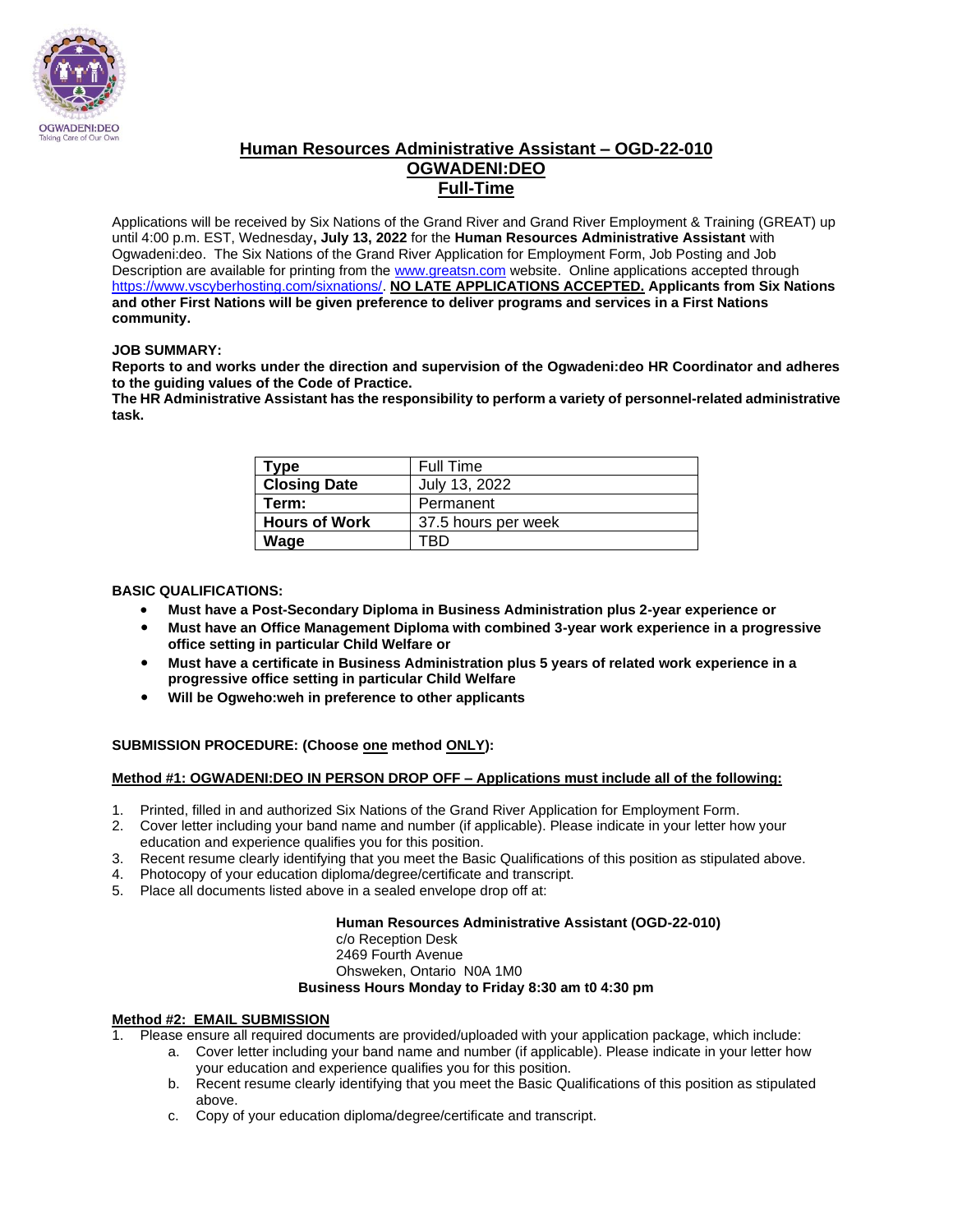

- 2. Please email application package to David Walpole, Human Resources Coordinator a[t oghrc@sixnations.ca](mailto:oghrc@sixnations.ca) a. Please ensure the job title and posting number is in the subject line.
- 3. If you have any questions or need assistance please reach out to David Walpole, Human Resources Coordinator at 519-445-1834 ext 4554 or via email at [oghrc@sixnations.ca.](mailto:oghrc@sixnations.ca)

#### **Method #3: Online**

- 4. Please visit[: https://www.vscyberhosting.com/sixnations/](https://www.vscyberhosting.com/sixnations/) to access our job board and follow the directions to apply.
- 5. Please ensure all required documents are provided/uploaded with your application package, which include:
	- a. Cover letter including your band name and number (if applicable). Please indicate in your letter how your education and experience qualifies you for this position.
	- b. Recent resume clearly identifying that you meet the Basic Qualifications of this position as stipulated above.
	- c. Copy of your education diploma/degree/certificate and transcript.
- 6. If you have any questions or need assistance please reach out to David Walpole, Human Resources Coordinator at 519-445-1834 ext 4554 or via email at [oghrc@sixnations.ca.](mailto:oghrc@sixnations.ca)

#### **Method #4: GREAT – Applications must include all of the following:**

- 6. Printed, filled in and authorized Six Nations of the Grand River Application for Employment Form.
- 7. Cover letter including your band name and number (if applicable). Please indicate in your letter how your education and experience qualifies you for this position.
- 8. Recent resume clearly identifying that you meet the Basic Qualifications of this position as stipulated above.
- 9. Photocopy of your education diploma/degree/certificate and transcript.
- 10. Place all documents listed above in a sealed envelope and mail to or drop off at:

#### **Human Resources Administrative Assistant (OGD-22-010)** c/o Reception Desk

Grand River Employment & Training (GREAT) P.O. Box 69, 16 Sunrise Court Ohsweken, Ontario N0A 1M0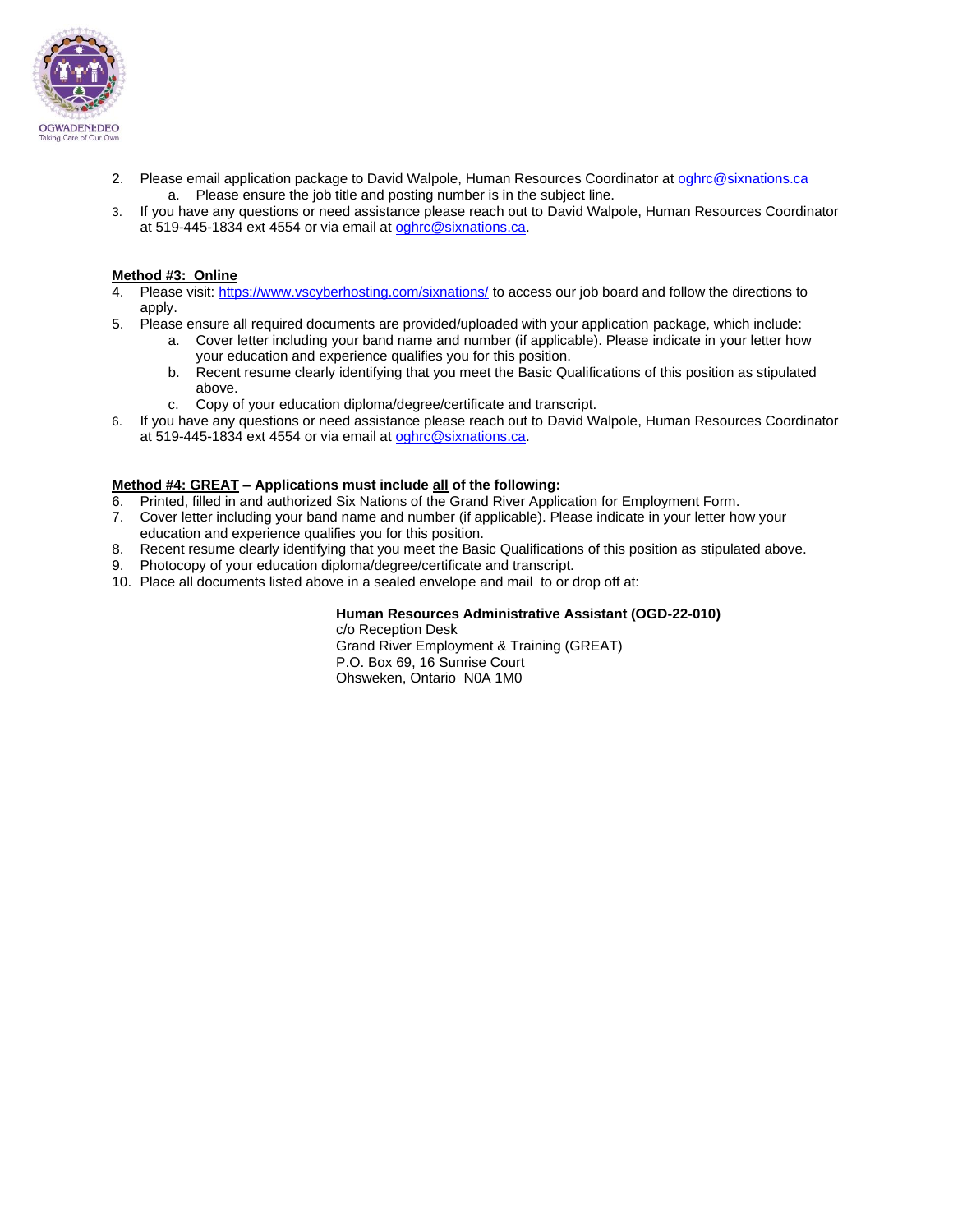

# **HR ADMINISTRATIVE ASSISTANT**

#### **Guiding Values for our Code of Practice**

- Ganigo'hi:yo/Ka'nikonhri:io (Good Mind)
- Adenidaohsra'/Onkwa'tenniten:ro (Compassion and Kindness)
- Dedwadadrihwanohkwa:k/Onkwatennitenrosera (Respecting one another)
- Degayenawa'ko:ngye/Tetewaterihwakwenyenhsthak (Working together)
- Dewagagenawako:ngye'/Tetewayenwakontye (Assisting one another)
- Esadatgehs/Enhsatatkenhse (Self-reflection on actions taken)
- Gaihwaedahgoh/Karihwayentahkwen (Taking responsibility)
- Gasgyao:nyok/Kahretsyaronhsera (Encouragement)
- Gasasdenhsra/Ka'shatstenhsera (Strength/supportive to one another)
- Drihwawaihsyo/Ka'nikonhratoken (Honest and moral conduct)
- Oihwadogehsra'/Yorihwato:ken (Being truthful and consistent)
- Sgeno/Sken:nen (Peaceful thoughts and Actions)

### **REPORTING RELATIONSHIP**

Reports to and works under the direction and supervision of the Ogwadeni:deo HR Coordinator and adheres to the guiding values of the Code of Practice.

# **PURPOSE AND SCOPE OF THE POSITIONS**

The HR Administrative Assistant has the responsibility to perform a variety of personnelrelated administrative task.

#### **RESPONSIBILITIES AND SUPPORT TO OGWEHO:WEH FAMILIES, CHILDREN AND YOUTH**

- Maintains Employee Records (soft and hard copies)
- Prepare reports and presentations for Internal communications
- Records and distributes minutes of the Senior Management meetings
- Types, photocopies and faxes or emails letters, memoranda, reports and other documents as requested
- Uses desktop publishing software to draft information flyers/newsletters, etc.; and, upon approval, distributes as directed

#### **OGWADENI:DEO THE AGENCY**

- Assist the Human Resources Coordinator with duties pertaining to Human Resources
	- Signs for courier deliveries and logs, posts or couriers outgoing mail
		- Makes travel and accommodation arrangements as requested
		- Assists with ordering office supplies as needed
		- Calls for service on office equipment as needed

# **HONEST AND MORAL CONDUCT**

- Any financial matters shall adhere to financial policies
- Assists with the maintenance of the inventory of office supplies

# **BEING TRUTHFUL AND CONSISTENT**

Receives visitors and answers incoming calls in a friendly, courteous manner and directs enquiries and reports to the appropriate staff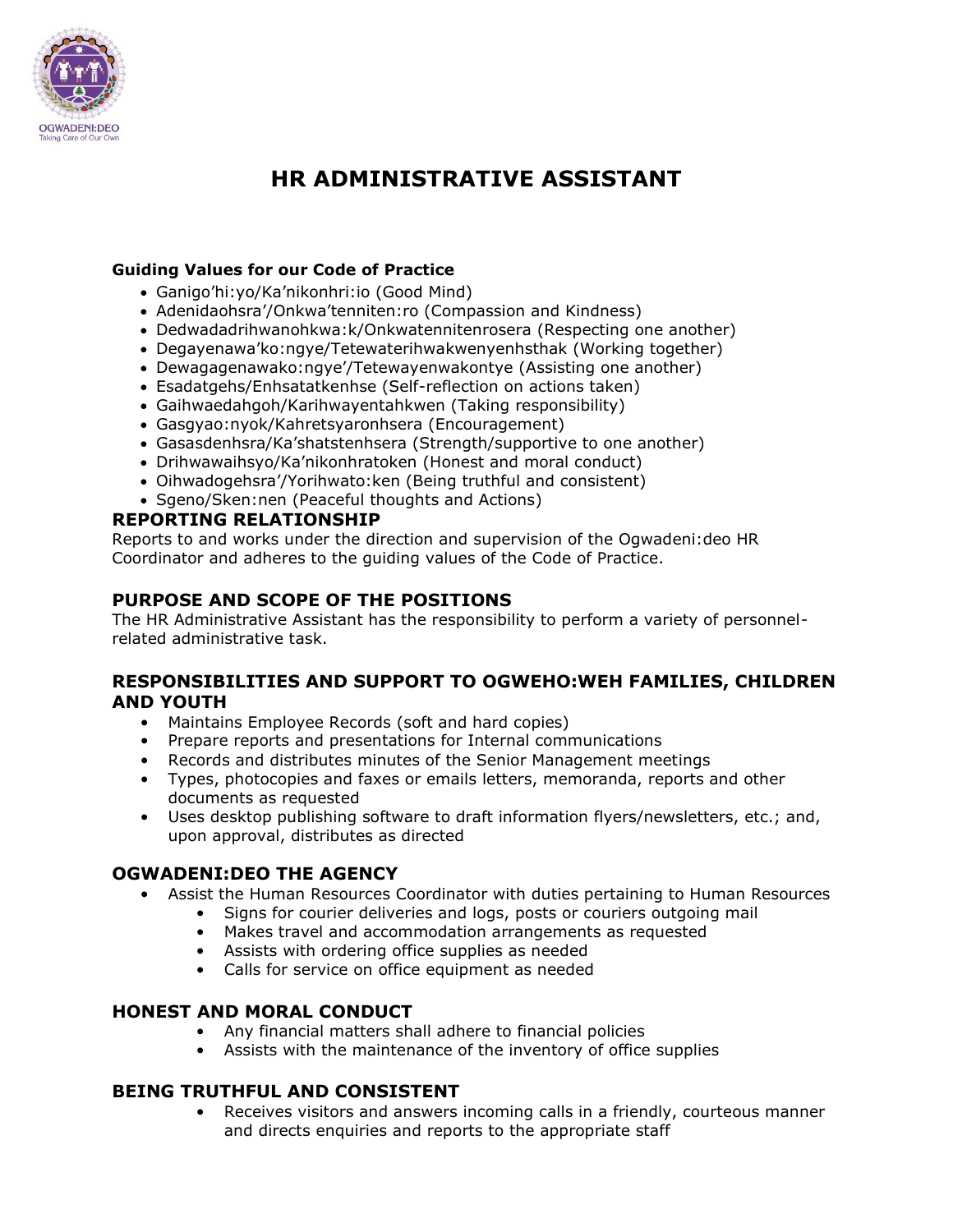

# **ASSISTING ONE ANOTHER**

• Performs other duties as assigned from time to time by the Senior Manager of Services in consultation with Management Staff and Team Leaders

### **WORKING CONDITIONS**

This position can involve considerable mental and emotional stress, involving the management and supervision of a large team interacting directly with families experiencing highly sensitive issues and involving accountability for the expenditure of significant financial resources. It can also involve physically dangerous situations. The salary of the HR Administrative Assistant will include local travel/mileage and will also include travel to other Ogwadeni:deo sites of work.

# **STRENGTH/SUPPORTIVE TO ONE ANOTHER**

With the Ogwadeni:deo Human Resources Coordinator:

Takes direction from and works closely with the Human Resources Coordinator on a day-to-day basis in supporting the Human Resources Coodinator in fulfilling his/her obligations to the Director, Community Commission, the Six Nations Community and aboriginal families residing in the negotiated geographical jurisdiction

With Other Ogwadeni:deo Program Managers, Supervisors and Staff:

Provides information and assistance, and works in a cooperative and courteous manner in support of the Ogwadeni:deo in ensuring mutually-served clients receive the best possible, coordinated service

With The Community:

Acts as a role model and represents and promotes the Ogwadeni:deo Program in a courteous, cooperative and professional manner

With the Ministry of Child and Community Services (MCCS):

Acts in a respectful manner in all communications with the Ministry to ensure compliance of Standards, particularly, crown ward file review, cyclical reviews, inquests, and serious occurrence reporting.

# **SELF-REFLECTING ON ACTIONS TAKEN**

Errors in carrying out the responsibilities of the position could result in:

- Loss of credibility, trust and public confidence in the Ogwadeni:deo Program
- Harm or injury to employees or children/youth and their families
- Legal and/or financial liabilities

# **TAKING RESPONSIBILITY**

Works, as directed, within the parameters set out in the Ogwadeni:deo policies and procedures, and the parameters set out in such provincial legislation/regulations/policy guidelines as have been agreed to by the Ogwadeni:deo Community Commission.

# **QUALIFICATIONS**

#### **Basic/Mandatory Requirements**

- Must have a Post-Secondary Diploma in Business Administration plus 2-year experience or
- Must have an Office Management Diploma with combined 3-year work experience in a progressive office setting in particular Child Welfare or
- Must have a certificate in Business Administration plus 5 years of related work experience in a progressive office setting in particular Child Welfare
- Preference to experience in Foster Care Licensing Reviews, Crown Ward Reviews, Family Service Audits